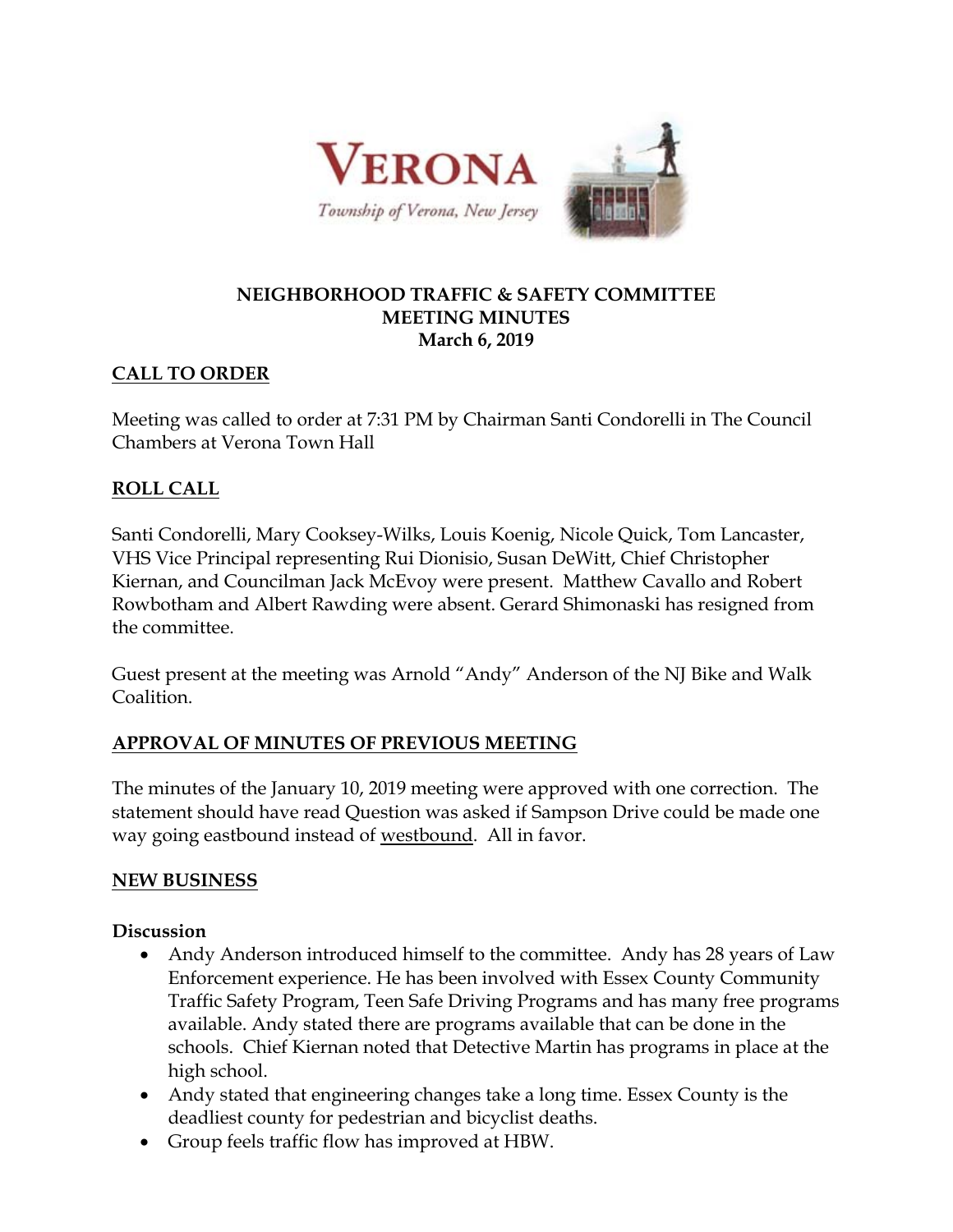- FN Brown cars park blocking the driveway to the rear of the school. Parents use teacher's lot to turn around causing a hazard. Can exit be blocked with cones to deter this? Question was asked if right turns were allowed on Dodd Ter from Sampson Drive would this help the issue in the teacher's lot?
- Still an issue with vehicles illegally parking near Franklin causing sight issues for cars coming out of Franklin. Also states cars parking to close to stop sign on Franklin St causing an issue.
- All schools seem to be running smoothly since full day kindergarten has started.
- VPD has been monitoring all schools with gentle reminders being given to parents. Will be doing fixed posts at each school.
- Speeding on Claremont, Elmwood and Otsego a big issue. Feel that motorists are not stopping at stop sign at Otsego and Claremont. Suggestion made to put blinking stop sign at this location. VPD only has one set of the blinking stop signs. Very Expensive \$3200. Andy stated he has reflective strips for the stop signs free through a grant.
- Parents making U and K turns on Gould Street during pick up and drop off an issue. Also have observed delivery trucks making deliveries during drop off time in the mornings causing a traffic problem. Can Board of Education contact delivery companies and have deliveries made at another time?
- Slight issue on Elk Road with drop off and pick up between 2:50 and 3:15 PM. Problem self corrects.
- Andy stated speed humps have been used in Livingston by one of their schools. Speed humps are a liability concern for engineering departments. Paint is a cheaper option and does help. Town needs to buy in for speed humps and council would need to approve.
- Traffic count shows avg speed of 33 MPh and top speed of 35 MPH.
- Suggestion to put traffic counting boxes on some of the streets previously mentioned as problem areas. Chief Kiernan said they would be put out. Chief also said he would like to take committee out and show them how radar works.
- Andy said he could do a program "How Fast is To Fast?" for the public. Will target a date in May for this at the Verona Community Center. (Date has been set as May 21)
- Suggestion was made to redo videos of school drop off and pick up procedures for each school as was done in the past.
- Discussion on new reflective coats for the crossing guards. A sample was shown – 3 season jacket which costs approx. \$300 each. Suggestion was made to have community groups donate towards the purchase. Andy stated there are grants available from insurance companies, AAA and Partners for Health that could possibly help with the cost.
- Chief Kiernan gave some statistics from 2018. 3026 MV Stops and 4459 summonses issued. 26,000 CAD entries up 6000 from 2017. There were 652 motor vehicle crashes, 428 were on County roadways. Criminal Justice reform is causing officers to spend more time inside doing reports.